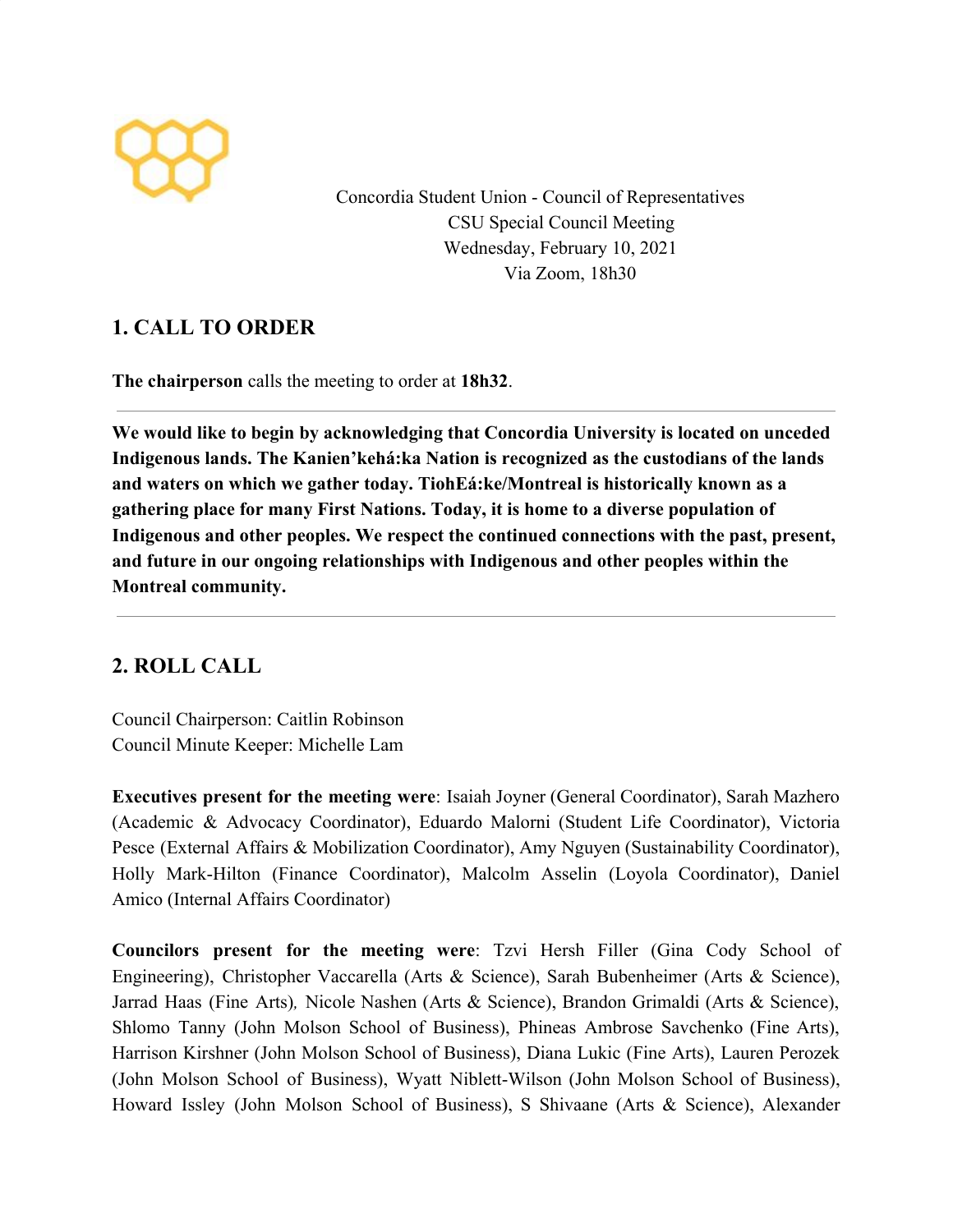Stojda (Gina Cody School of Engineering), Sean Howard (Gina Cody School of Engineering), Debra Irabor (Arts & Science), Marlena Valenta (Arts & Science), Chelsea Okankwu (John Molson School of Business), Shaun Sederoff (Arts & Science)

### **Executives absent for the meeting were: N/A**

**Councillors absent for the meeting were**: Jeremya Deneault (John Molson School of Business), Anais Gagnon (Gina Cody School of Engineering), James Hanna (Gina Cody School of Engineering), Roman Zelensky (Arts & Science), Arieh Barak (Independent)

**Tzvi Hersh Filler** motions to excuse all those not currently present. Seconded by **Sean Howard**. Motion passes.

# **3**. **APPROVAL OF THE AGENDA**

**S Shivaane** motions to approve the agenda and all items under consent. Seconded. Motion passes.

# **4. CONSENT AGENDA**

## **5. PRESENTATIONS AND GUEST SPEAKERS**

## **6. APPOINTMENTS**

## **a) Loyola Committee**

**Malcolm Asselin:** We are working on a speaker event in addition to previous work we are doing.

#### **b) Policy Committee**

**Sarah Mazhero:** We look at CSU policies such as SR and by-laws, we make policies that will better the operations of the CSU.

**Marlena Valenta** nominates themselves. Seconded by **Tzvi Hersh Filler.**

**Sean Howard** nominates themselves**.** Seconded by **Tzvi Hersh Filler.**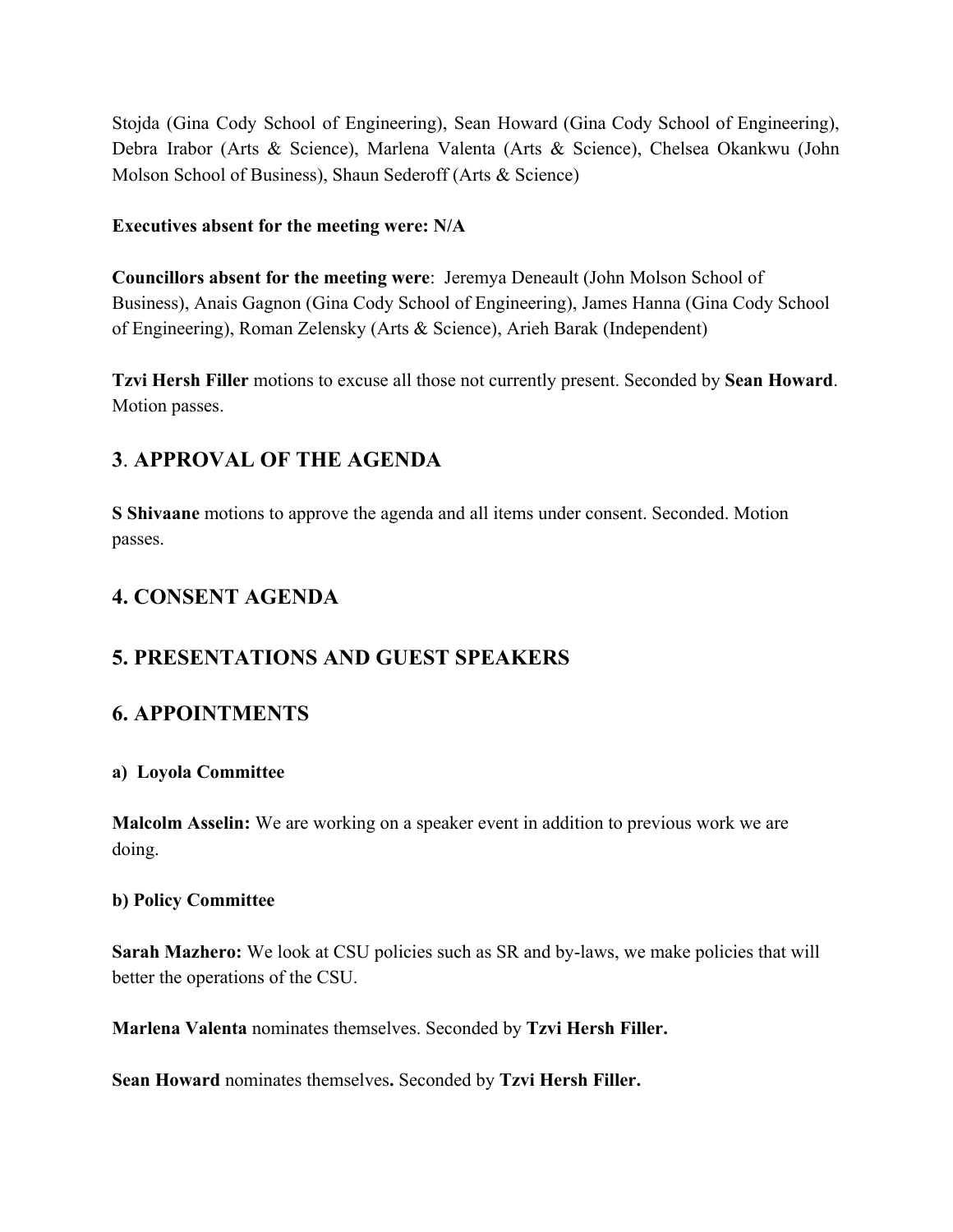**Lauren Perozek** nominates themselves. Seconded by **Tzvi Hersh Filler.**

**Marlena Valenta** rescinds their nomination.

**Sean Howard:** I have written policies before for other organizations, I am familiar with CSU policies. I find policy interesting and believe that I can help.

**Lauren Perozek**: I've been on numerous CSU councils, I'm one of the most senior councillors here with 1 and a  $\frac{1}{2}$  years of experience. I have a good understanding of the CSU and have institutional knowledge.

**Shaun Sederoff:** How many committees are you both in?

**Sean Howard:** I'm not on any committee at the moment.

**Lauren Perozek:** I'm on Sponsorship, Student Life, and Loyola committee. I would excuse myself from Student Life if I were to be appointed to Policy.

**Lauren Perozek** has been appointed to the **Policy Committee**.

#### **c) Student Life Committee**

**Eduardo Malorni:** We grant funds to students, managing the special projects fund. You can look forward to giving out money and buying supplies.

**Alexander Stojda** nominates themselves. Seconded by **Tzvi Hersh Filler.**

**Shlomo Tanny** nominates themselves. Seconded by **Tzvi Hersh Filler.**

**Alexander Stojda:** It's relevant to the experience I've had at Concordia. I've organized a lot of student events, giving me perspective on analyzing requests.

**Shlomo Tanny:** It sounds like fun. I'm in BTM and like analyzing this type of stuff

**Tzvi Hersh Filler** motions to appoint **Alexander Stojda** and **Shlomo Tanny** to the **Student Life Committee.** Seconded by **S Shivaane**. Motion passes.

## **d) Mental Health Ad Hoc Committee**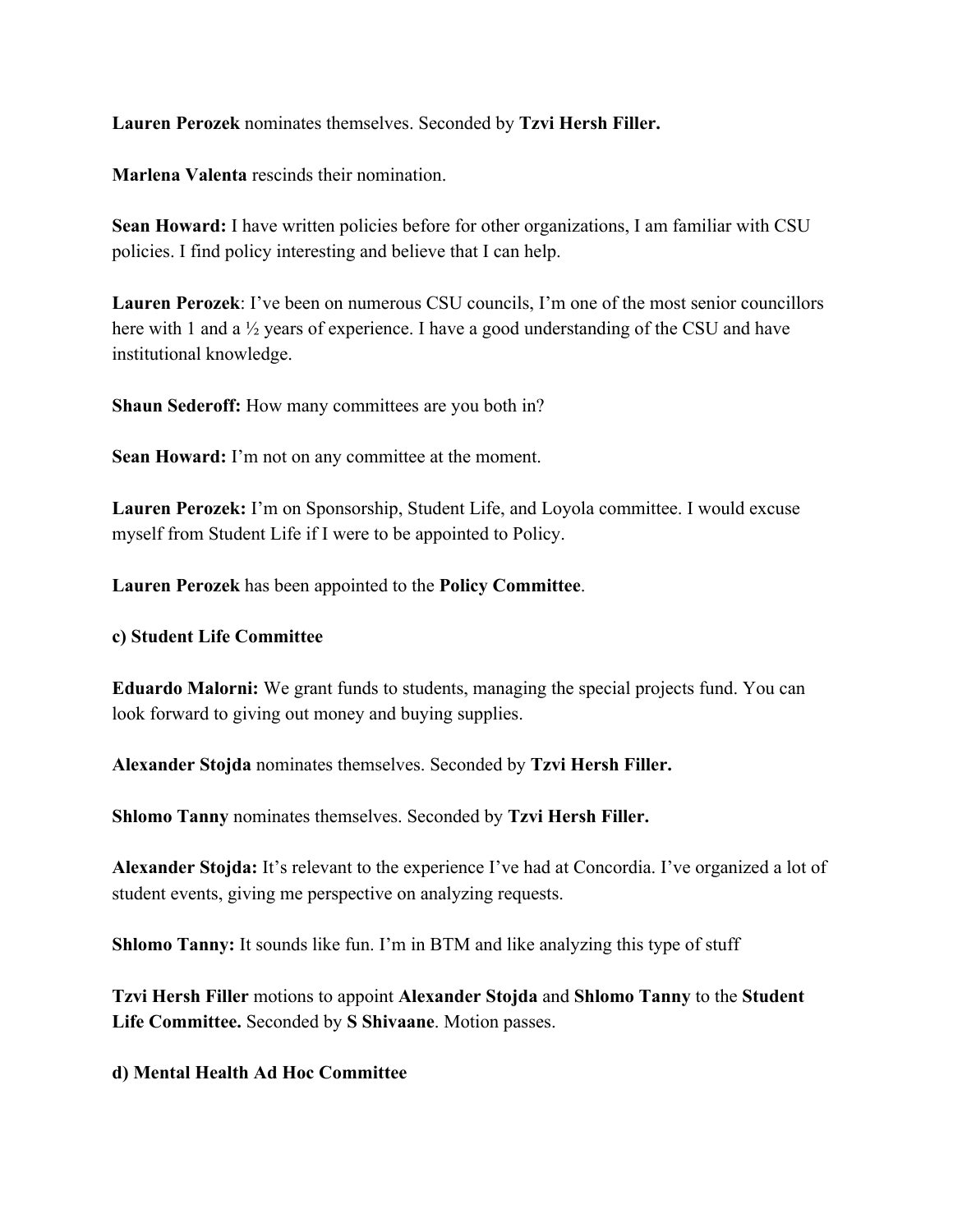**Eduardo Malorni:** We brainstorm ways to help students on campus, we are going to hold a town hall later this semester. We meet as issues arise and come up with solutions when they do.

**Shaun Sederoff** nominates themselves. Seconded by **Tzvi Hersh Filler.**

**Shaun Sederoff:** It's an important committee, we should be helping students during these trying times.

**Harrison Kirshner** motions to appoint **Shaun Sederoff** to the **Mental Health Ad Hoc Committee.** Seconded by **Tzvi Hersh Filler**. Motion passes.

#### **e) Library Services Fund Committee**

**Eduardo Malorni:** We are a University committee, we manage the fund and our goal is to improve the library.

#### **f) Fee Levy Review Committee**

**Eduardo Malorni:** We review applications from student groups who want to become fee levies.

#### **g) Sponsorship Ad Hoc Committee**

**Victoria Pesce:** We try to find sponsorships with companies who want to work with us

**Sean Howard** nominates themselves. Seconded by **Tzvi Hersh Filler**.

**Sean Howard:** I've dealt with sponsorships before for clubs and organizations. I believe I would be helpful.

**Tzvi Hersh Filler** motions to appoint **Sean Howard** to the **Sponsorship Ad Hoc Committee**. Seconded by **Shaun Sederoff.** Motion passes.

#### **h) Student Mobilization Ad Hoc Committee**

**Eduardo Malorni:** We work on improving student involvement with the CSU. We are currently targeting first year students

#### **i) Signing Officer**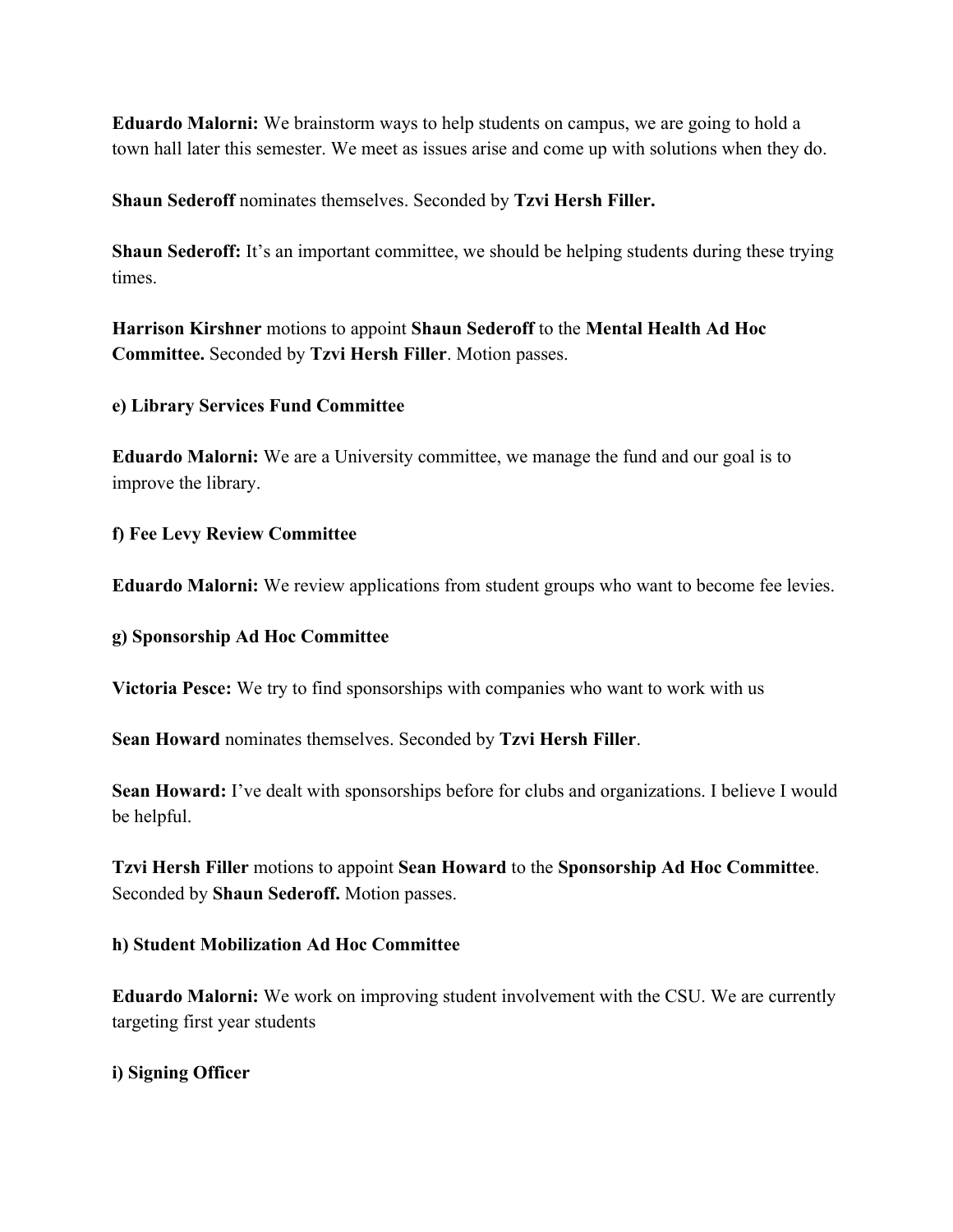**Isaiah Joyner:** Signing authority would work with me and Holly to ensure that all expenses are approved.

**Alexander Stojda** nominates themselves. Seconded by **Tzvi Hersh Filler**.

**Alexander Stojda:** I've been a signing officer before.

**Christopher Vaccarella** motions to appoint **Alexander Stojda** as the **CSU Signing Officer.** Seconded by **Tzvi Hersh Filler**. Motion passes.

## **7. RETURNING BUSINESS**

# **8. NEW BUSINESS - SUBSTANTIVE**

## **a) International Student Health Plan Committee**

**Isaiah Joyner** presents the following motion. Seconded by **Tzvi Hersh Filler**. Motion passes *WHEREAS* the University is starting the Request for Proposal (RFP) for the international student health plan;

*WHEREAS* the CSU has negotiated to have three seats on the committee;

*WHEREAS* the General Coordinator will hold one of those three seats;

*WHEREAS* the CSU believes that international students should have a say in this issue;

*WHEREAS* Senators were elected to represent students on the highest academic body at the university;

*BE IT RESOLVED THAT* senators Hannah Jamet-Lange and Colin Long be approved to work with the General Coordinator on this portfolio;

*BE IT FURTHER RESOLVED THAT* the budgetary Impact of this motion is nil.

**Isaiah Joyner:** The University is starting the process of finding a new provider for the international student health plan, and are asking for three undergraduate students to consult on it. I will be one with them

**Tzvi Hersh Filler** motions to strike the last *WHEREAS* clause. Seconded by **Isaiah Joyner**. Motion passes.

**Tzvi Hersh Filler:** Colin was not elected, he was appointed. For technical accuracy we should strike it.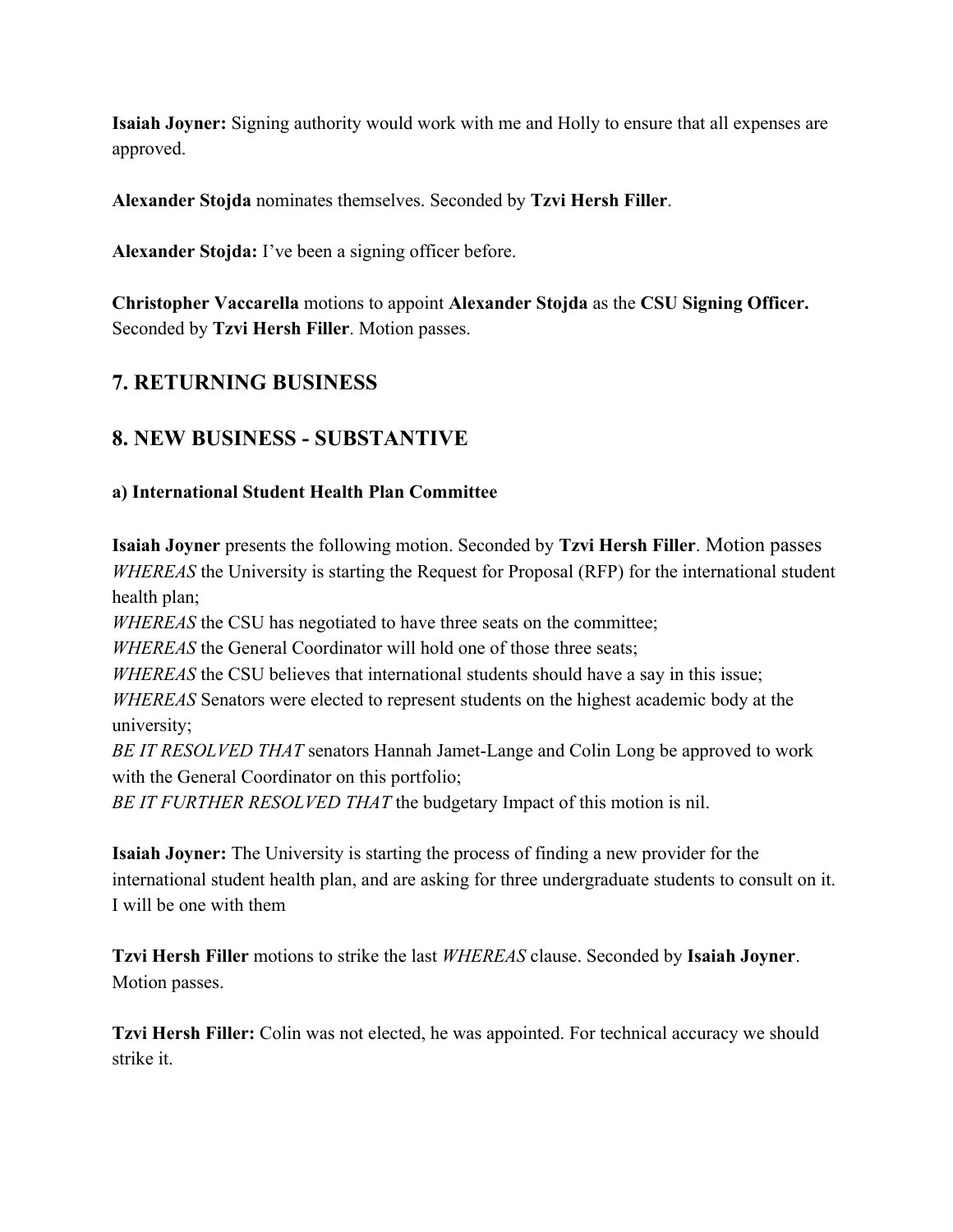**Lauren Perozek:** I love this motion. I highly recommend to join the Parents Page as a resource

### **b) Student Building Referendum Question**

**Isaiah Joyner** presents the following motion. Seconded by **Tzvi Hersh Filler**. Motion passes. *WHEREAS* the executive team has been working to acquire a student building. *WHEREAS* the University is willing to help the CSU achieve this goal. *BE IT RESOLVED THAT* the following question of importance be place on the ballot for referendum during the Winter 2021 General-Elections:

## QUESTION:

The Concordia Student Union has been dedicated and committed for over two decades to build and operate its own student center/building. A fee levy was established in 1990's to make this project a reality. Several universities in North America have already acquired similar student spaces such as UBC and University of Toronto, Talks and negotiations have been ongoing with Concordia University to develop such a center in the SGW area. The land area cannot be divulged at this time due to confidentiality agreements. However, this site is outstanding.The center would provide Concordia undergraduates with their own dedicated space for events, social gatherings, and new services. Included, would be new quality spaces for Clubs and Associations, an auditorium and additional state of the art study spaces. The space would provide the CSU with an additional 40,000 sq/feet of space for undergraduates.

Do you agree to mandate the CSU to continue to negotiate with Concordia for the realization of this generational project?

**Isaiah Joyner:** This has been a longstanding project, this would allow us to take the next steps to work with the University to achieve this dream.

## **c) Strategic Plan Committee**

**Isaiah Joyner** presents the following motion. Seconded by **Tzvi Hersh Filler.** Motion passes. *WHEREAS* the CSU currently has no set strategic planning processes; *WHEREAS* there was a committee in the past to discuss the matter; *WHEREAS* preliminary research has been done to provide the CSU with a Vision, Mission, Strategic objectives, and Strategic imperatives; *BE IT RESOLVED THAT* a strategic planning ad hoc committee be created; *BE IT FURTHER RESOLVED THAT* the committee be tasked with finalizing the strategic plan of the CSU;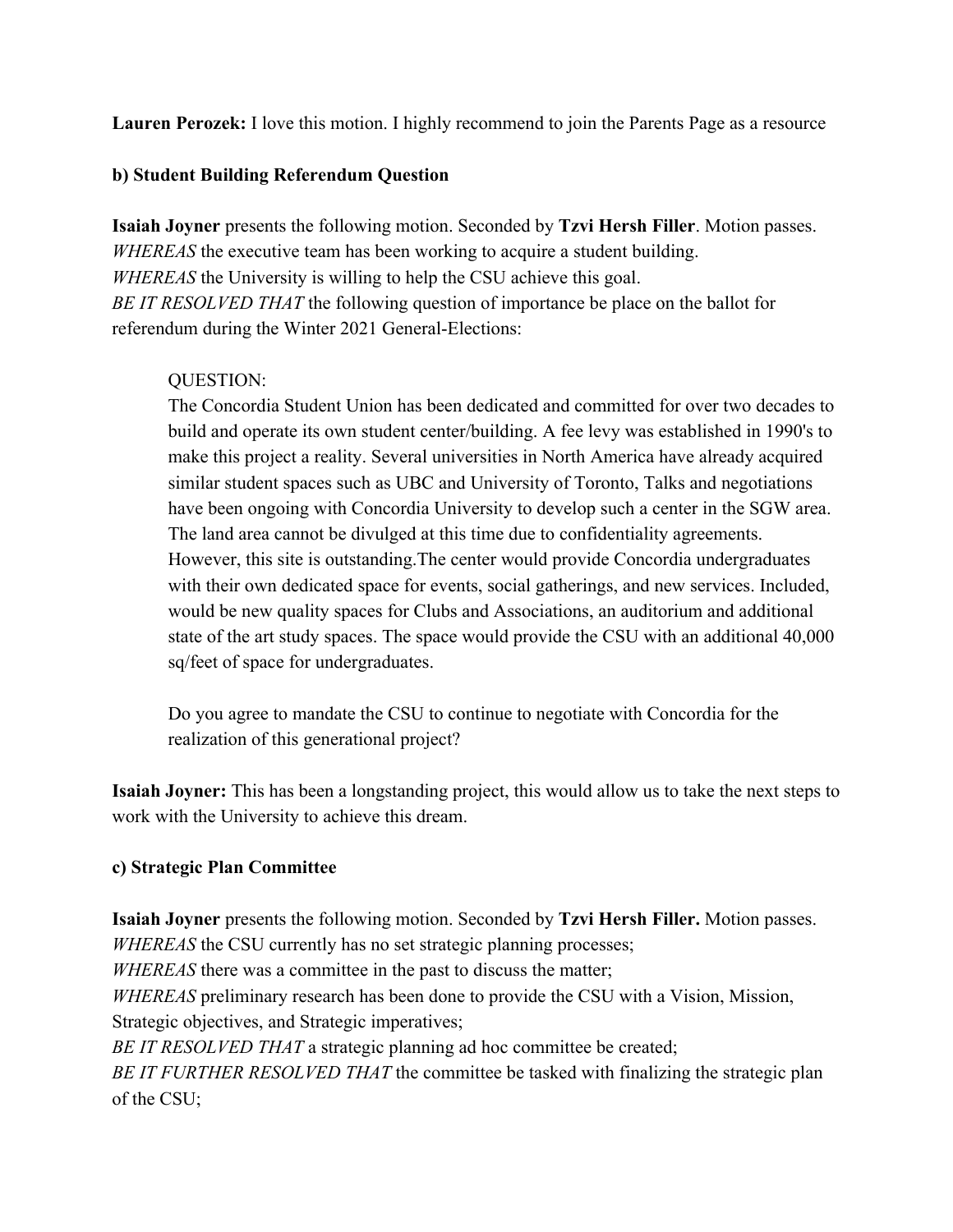*BE IT FURTHER RESOLVED THAT* the composition of this committee be the General Coordinator as chair (voting), and four councilors; *BE IT FURTHER RESOLVED THAT* this committee create the groundwork to have a strategic

planning standing committee in future years.

*BE IT FURTHER RESOLVED THAT* the budgetary Impact of this motion is nil.

**Isaiah Joyner:** The CSU currently does not have a set strategic planning processes. This is important for achieving goals and to give structure to the union. The committee would help tighten up the work I've been doing during my mandate

**Tzvi Hersh Filler** presents the following amendment. Seconded by **Jeremya Deneault**. Motion passes.

*BE IT FURTHER RESOLVED THAT* the composition of this committee be the General Coordinator as non-voting chair, and four councilors;

**Tzvi Hersh Filler:** We should add another member to this committee, either a councillor or a student-at-large, in case there is a tie.

**Lauren Perozek**: I agree, if we're revoking the rights of the Chair then we should add another member in case there is a tie. We could either add another seat or give the Chair a vote in tiebreaking situations.

**Victoria Pesce:** More people doesn't make it better, having more members would make it harder to reach quorum

**Chairperson**: The Chair is allowed to vote in the event of a tie.

**Harrison Kirshner** nominates themselves to the committee. Seconded by **Jeremya Deneault**

**Alexander Stojda** nominates themselves. Seconded by **Sean Howard**

**Wyatt Niblett-Wilson** nominates themselves. Seconded by **Tzvi Hersh Filler.**

**Jeremya Deneault** nominates themselves. Seconded by **Tzvi Hersh Filler.**

**Harrison Kirshner:** I want to be involved in how the CSU can better ourselves, our mission, and our vision. I have experience working on mission statements.

**Alexander Stojda**: I am interested in strategic planning processes. I hope to bring innovation to this committee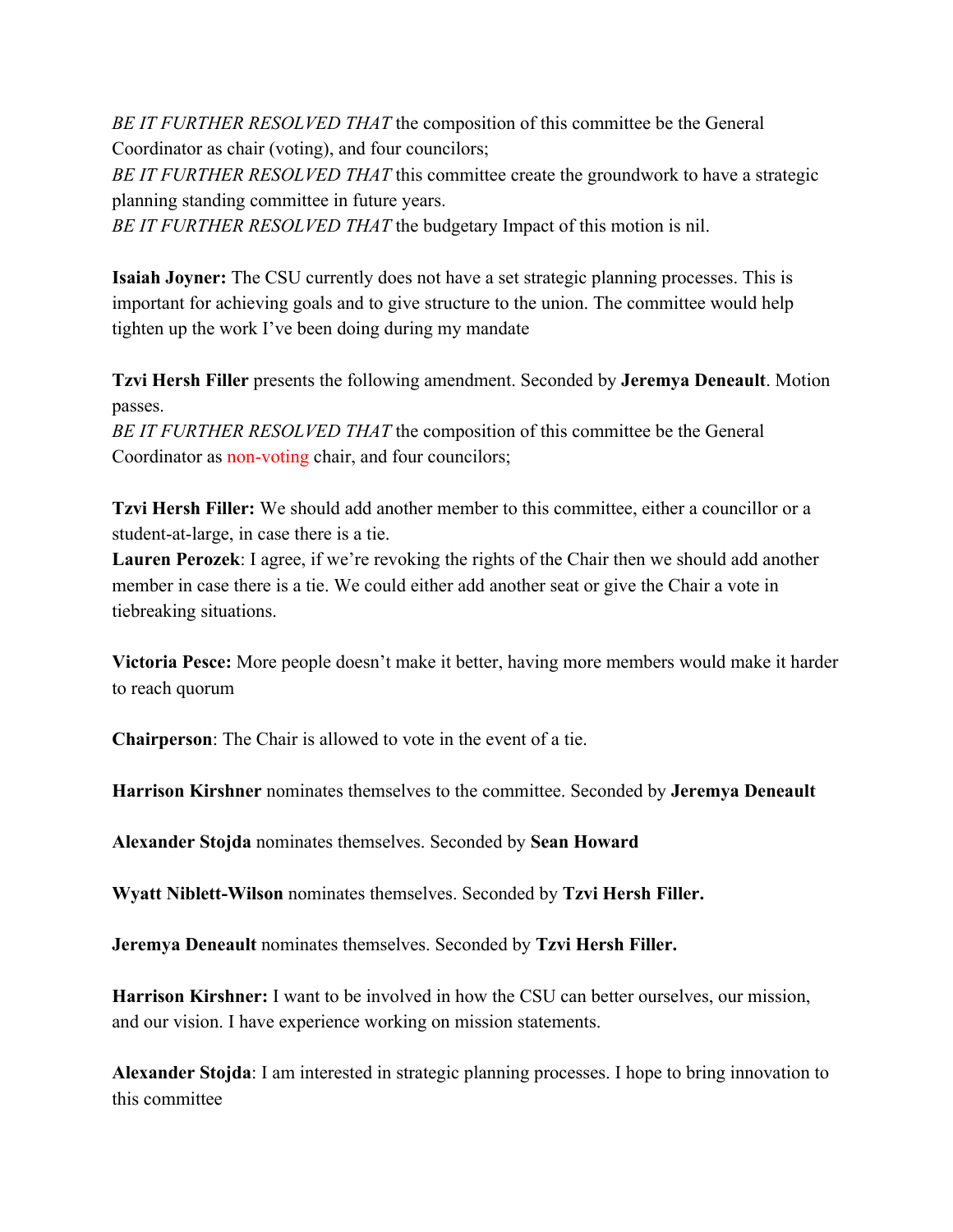**Wyatt Niblett-Wilson:** I will consider rescinding my nomination in the event that anyone identifying as a Woman wants to nominate themselves.

**Jeremya Deneault:** I want to try strategic planning to get some experience, and I would personally like to work more closely with Isaiah. If a female councillor that wants to nominate themselves, I will consider rescinding.

**Marlena Valenta** nominates themselves. Seconded by **Tzvi Hersh Filler.**

**Chelsea Okankwu** nominates themselves. Seconded by **Tzvi Hersh Filler.**

**Marlena Valenta:** This sounds interesting and I would like to get involves

**Chelsea Okankwu:** I would like to bring a more diverse opinion.

**Harrison Kirshner** rescinds their nomination.

**Alexander Stojda, Marlena Valenta, Chelsea Okankwu,** and **Wyatt Niblett-Wilson** are appointed to the **Strategic Planning Ad Hoc Committee**.

**d) Letter of Apology – Racism**

**Eduardo Malorni** presents the following motion. Seconded by **Tzvi Hersh Filler.** Motion passes.

*WHEREAS* the CSU is committed to creating a safe environment for all students;

*WHEREAS* the CSU has had accusations of racism levied against it in the past;

*WHEREAS* one of the main components of the accusation is that it led to an unsafe environment for students of the BIPOC Community;

*BE IT RESOLVED THAT* the CSU write a letter of apology to the BIPOC Community for any past trauma it has caused directly or inadvertently;

*BE IT FURTHER RESOLVED THA*T within the letter of apology there is included actionable steps taken by the CSU to prevent actions of racism from occurring again;

*BE IT FURTHER RESOLVED THAT* this letter of apology be completed by the end of February to coincide with the end of Black History Month;

*BE IT FURTHER RESOLVED THAT* the budgetary impact of this motion is nil.

**Eduardo Malorni:** Across the world we have seen injustice against the BIPOC community. The CSU has faced accusations as well every few years, leading to a bad reputation to the BIPOC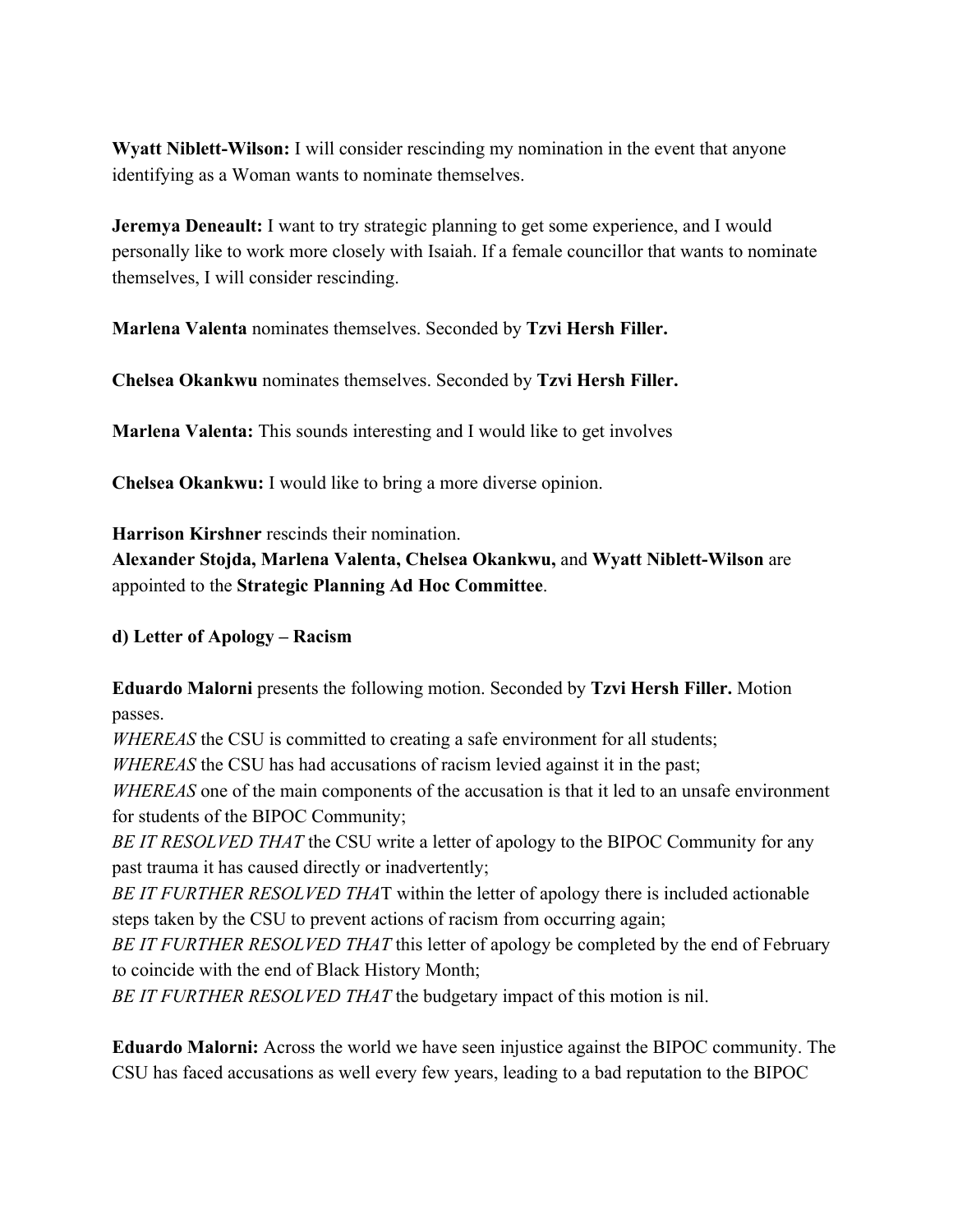community. We need to acknowledge that these things have occurred in the past, and we should write a letter of apology and strive to do better.

## **e) Letter of Apology – Antisemitism**

**Isaiah Joyner** presents the following motion. Seconded by **Shaun Sederoff.** Motion passes. *WHEREAS* the CSU is committed to creating a safe environment for all students; *WHEREAS* the CSU has had accusations of anti Semitism levied against it in the past; *WHEREAS* one of the main components of the accusation is that it led to an unsafe environment for students of the Jewish Community;

*BE IT RESOLVED THAT* the CSU write a letter of apology to the Jewish Community for any past trauma it has caused directly or inadvertently,

*BE IT FURTHER RESOLVED THAT* within the letter of apology there is included actionable steps taken by the CSU to prevent actions of anti Semitism from occurring again;

*BE IT FURTHER RESOLVED THAT* this letter of apology be completed by the end of March to coincide with the holiday of Passover;

*BE IT FURTHER RESOLVED THAT* the budgetary impact of this motion is nil.

**Isaiah Joyner:** This year, discrimination has been on the rise. It is not easy to see the rise of White Supremacy. This year has been a learning experience for me in regards to anti Semitism in the Concordia community. The CSU should always take steps to repair the damage that it has inflicted on the community.

## **h) Letter of Apology – Sexism**

**Eduardo Malorni** presents the following motion. Seconded by **Tzvi Hersh Filler.** Motion passes.

*WHEREAS* the CSU is committed to creating a safe environment for all students;

*WHEREAS* the CSU has had accusations of sexism levied against it in the past;

*WHEREAS* one of the main components of the accusation is that it led to an unsafe environment for women and femme-presenting folks;

*BE IT RESOLVED THAT* the CSU write a letter of apology to women and femme-presenting folk for any past trauma it has caused directly or inadvertently;

*BE IT FURTHER RESOLVED THAT* within the letter of apology there is included actionable steps taken by the CSU to prevent actions of sexism from occurring again;

*BE IT FURTHER RESOLVED THAT* this letter of apology be completed by mid- April to coincide with Sexual Assault Awareness Month;

*BE IT FURTHER RESOLVED THAT* the budgetary impact of this motion is nil.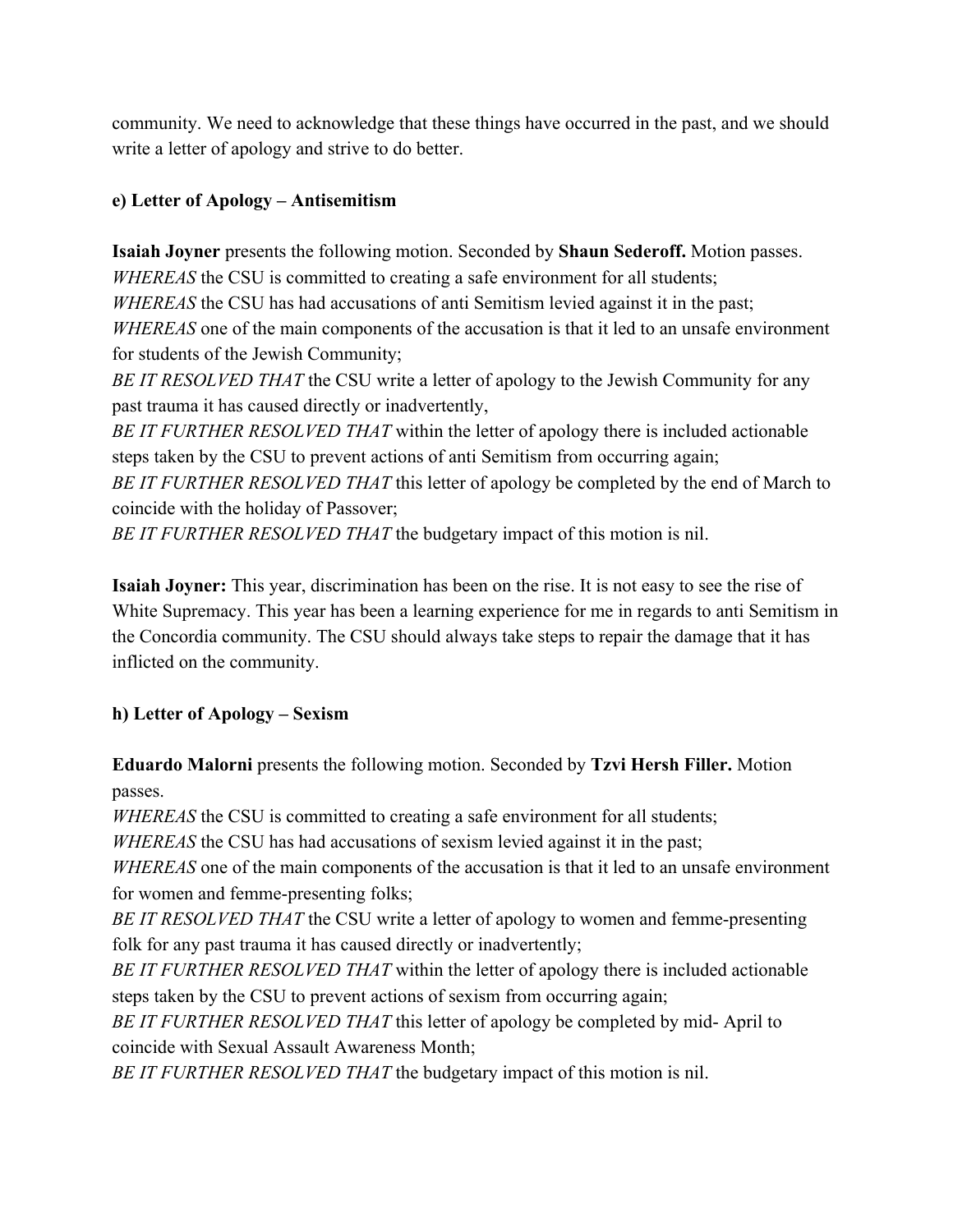**Eduardo Malorni:** Sometimes there is a genuine disregard for the opinions of women and femme-presenting folx, which is something that has deterred them from participating with the CSU. We need to acknowledge when these things happen and acknowledge these mistakes, this can help slowly mend the bridges that have been broken so that we can strive for a more inclusive CSU.

## **i) Letter of Apology – LGBT2Q+**

**Eduardo Malorni** presents the following motion. Seconded by **Tzvi Hersh Filler.** Motion passes.

*WHEREAS* the CSU is committed to creating a safe environment for all students;

*WHEREAS* the CSU has had accusations of homophobia, transphobia and biphobia levied against it in the past;

*WHEREAS* one of the main components of the accusation is that it led to an unsafe environment for students of the LGBTQ2+ Community;

*BE IT RESOLVED THAT* the CSU write a letter of apology to the LGBT2Q+ Community for any past trauma it has caused directly or inadvertently;

*BE IT FURTHER RESOLVED THAT* within the letter of apology there is included actionable steps taken by the CSU to prevent actions of homophobia, transphobia and biphobia from occurring again;

*BE IT FURTHER RESOLVED THAT* this letter of apology be completed by mid- May to coincide with The International Day Against Homophobia, Transphobia and Biphobia. *BE IT FURTHER RESOLVED THAT* the budgetary impact of this motion is nil.

**Eduardo Malorni:** It is important to acknowledge these instances. It's important to identify these situations individually so that students know that we are accountable for them.

**S Shivaane:** I'd just like to express my appreciation for this sentiment because the past few years has been rough and upsetting and distressing for the groups listed, this environment has been hostile for a lot of those groups. With that there's been a lot of learning and I greatly appreciate these motions. Especially with the promise towards actionable things, this is amazing.

**Sean Howard**: This letter has actionable steps and is a great initiative

**Harrison Kirshner:** This is needed and I appreciate all of these letters of apology, I'm sure they will be followed with action

**Jeremya Deneault:** I'm looking forward to seeing the change based on the reception of this letter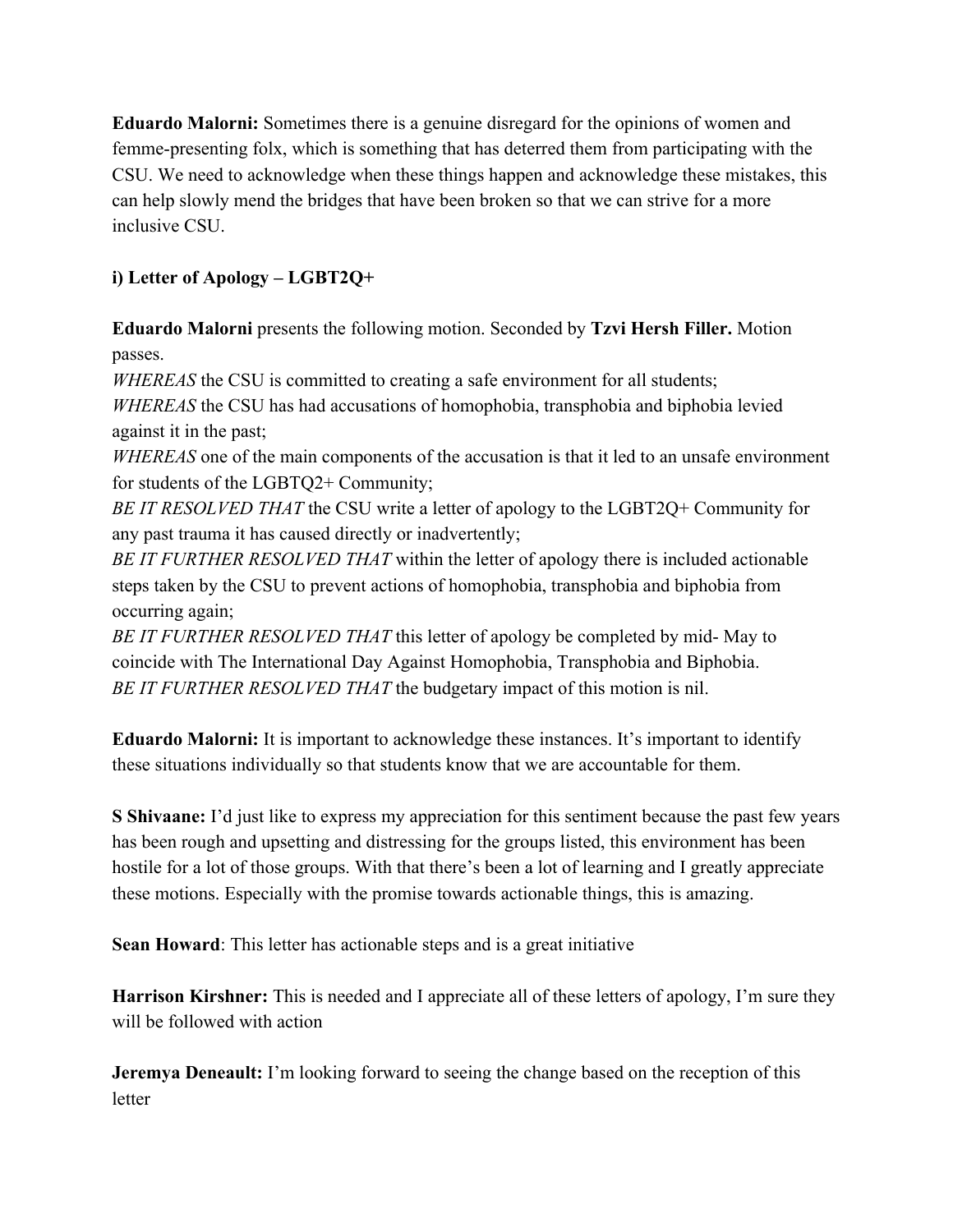# **9. RETURNING BUSINESS – INFORMATIONAL**

**Holly Mark-Hilton:** Operational Budget: There is a significant decrease in student initiative expenses, a significant increase in council expenses due to JB honorariums, and a significant increase in financial and legal fees. The forecasted profit for the end of the fiscal year as of February is \$**65,385.**

Advocacy Budget: There is a significant increase in GSA revenues, salaries, and benefits. The forecasted profit for the end of the fiscal year as of February is a **deficit** of \$**8,450.**

HOJO Budget: There is a significant increase in salaries and benefits. The forecasted profit for the end of the fiscal year as of February is a **deficit** of \$**307**, which is not that significant.

LIC Budget: There is a significant increase in salaries and benefits. The forecasted profit for the end of the fiscal year as of February is a **deficit** of \$**8002**

Clubs Budget: The salaries and benefits have moved to the operations budget, there is a significant decrease in clubs' expenses, and a significant increase in events and administration. The forecasted profit for the end of the fiscal year as of February is \$**83,061**

Consolidated budget: There is an increase in advocacy revenue due to GSA contract, there is a decrease in the operation expenses due to student initiatives, an increase in services' expenses due to salaries, and a decrease in clubs' expenses due to inactive clubs. The forecasted profit for the end of the fiscal year as of January is \$**131,688**

## **10. QUESTION PERIOD & BUSINESS ARISING**

**Tzvi Hersh Filler** presents the following motion. Seconded by **Isaiah Joyner**. Motion passes. *BE IT RESOLVED THAT* the motion previous adopted appointing **Alexander Stojda** and **Shlomo Tanny** to the **Student Life Committee** be amended to add "notwithstanding article 6.12.1.2 of the Policy on Council and Committees.

## **11. ANNOUNCEMENTS**

**Daniel Amico:** Anti Semitism training will take place on February 24